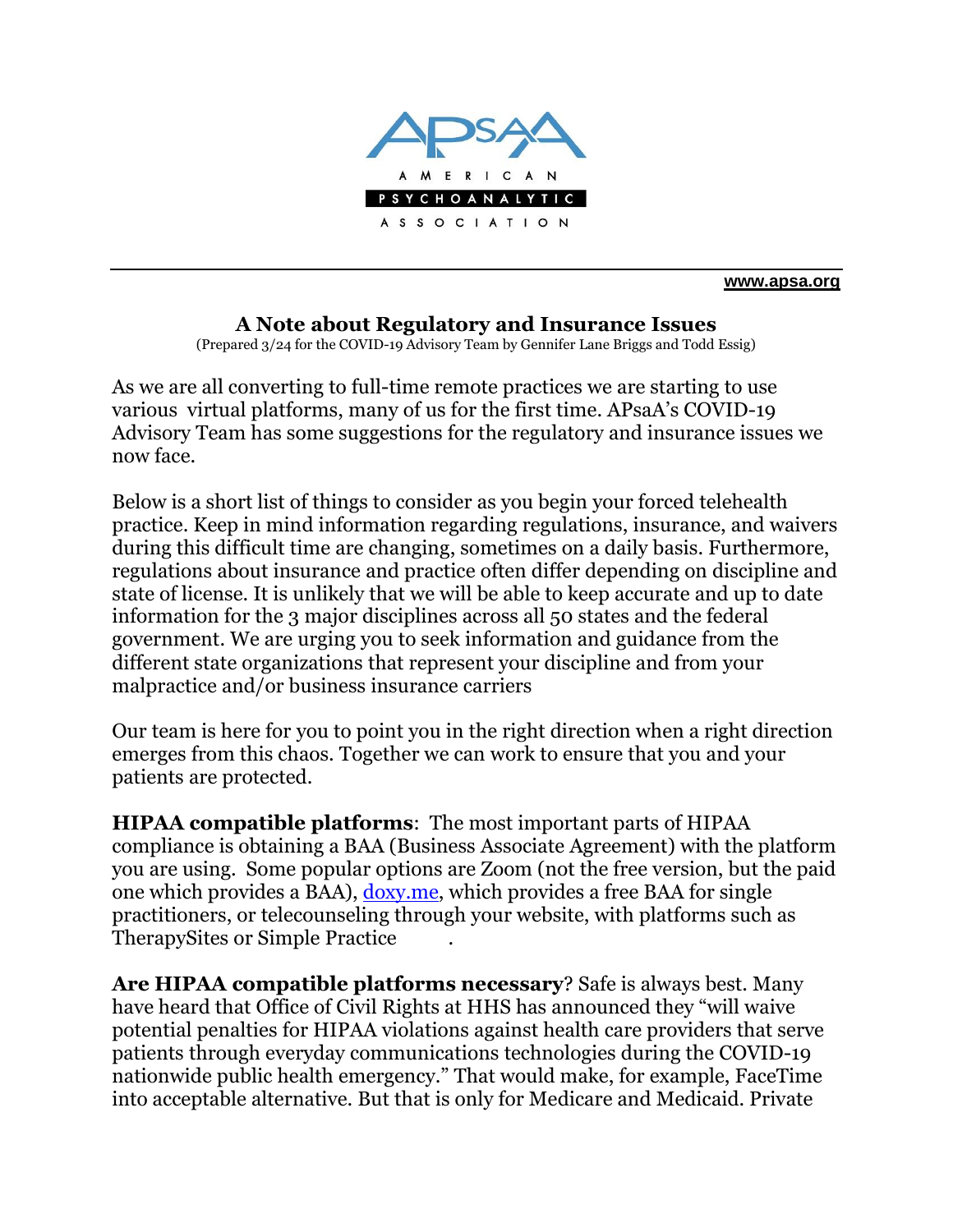insurance companies are still requiring the use of HIPAA compatible platforms if your practice is a covered entity. Also, remember that a waiver of penalties for HIPAA violations is not the same thing as waiving confidentiality requirements. We still must do everything we can do to protect patient confidentiality. If you have questions about the confidentiality of the platform then do not use it. For up to date information on Medicaid, Medicare, and COVID-19 and HIPAA go to https://www.hhs.gov/hipaa/for-professionals/special-topics/emergencypreparedness/index.html

**Liability and License issues**: If you have any concerns you should contact your malpractice insurance directly to see whether your policy covers tele(mental)health. We also recommend contacting your state's license entity (usually departments of state or health or education) to make sure you are following your state's guidelines.

**Informed Consent**: Making sure your patients understand and agree with the change to an all remote practice. Real informed consent is a clinical responsibility to be managed in a manner consistent with how you practice. There are also regulatory requirements for informed consent paperwork. Here is a link to something prepared by the American Psychological Association to help you create an informed consent form for you practice if you decide you need one https://www.apa.org/practice/programs/dmhi/research-information/informedconsent-checklist

**EHR (Electronic Health Records)**: Some websites do offer the option of EHR that can be signed electronically. Forms are sent from a secure email to your patient, who electronically signs them and forwards them back to you.

**Insurance issues**: This is an understandable area of significant anxiety. We are not immune to the economic threats the COVID-19 crisis presents. Plus, to be blunt, it's a chaotic mess right now. There is no one-size-fits-all advice. There is tremendous confusion and chaos making it impossible to share clear advice other than encouraging you to contact insurance companies directly for specific guidance in this area.

There are CPT code modifiers for telehealth visits. But no standard way of using them. Some companies require using as place of service 02 instead of 11. Others requires appending a 95 after the CPT code. Others require both. And for some insurance companies the need for a separate code has been waived. Some insurance companies, like BCBS, will only reimburse telehealth for those clinicians who are using their specific, proprietary platforms. But those platforms are closed to new participants. Other companies have policies requiring video but reps tell practitioners that the phone is acceptable. A useful strategy if clinically